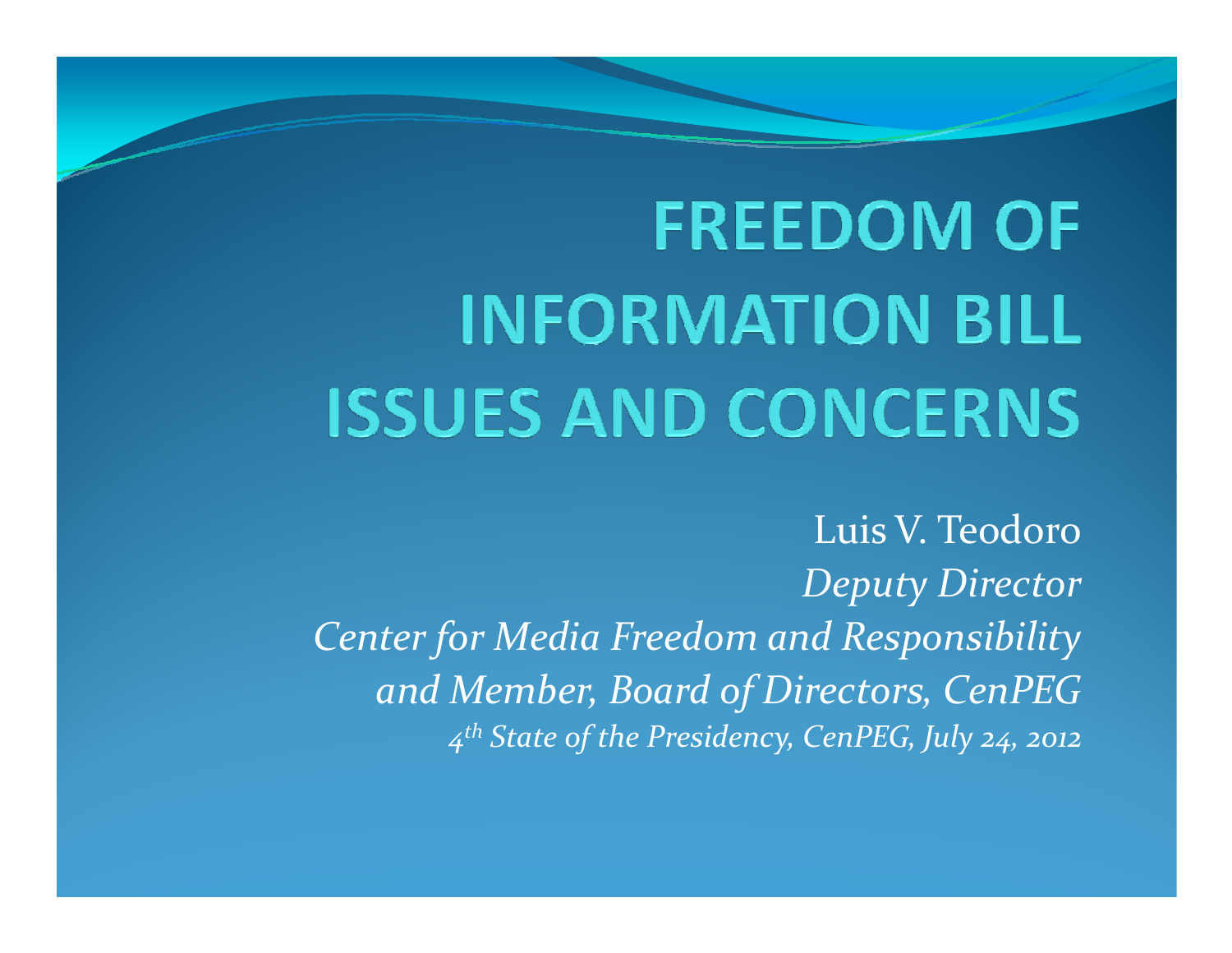# Is an FOI act necessary?

- **In 2001, the Philippines led other Southeast Asian countries in media accessibility to government-held information**
- **The Supreme Court has ruled that freedom of information is the right of every citizen**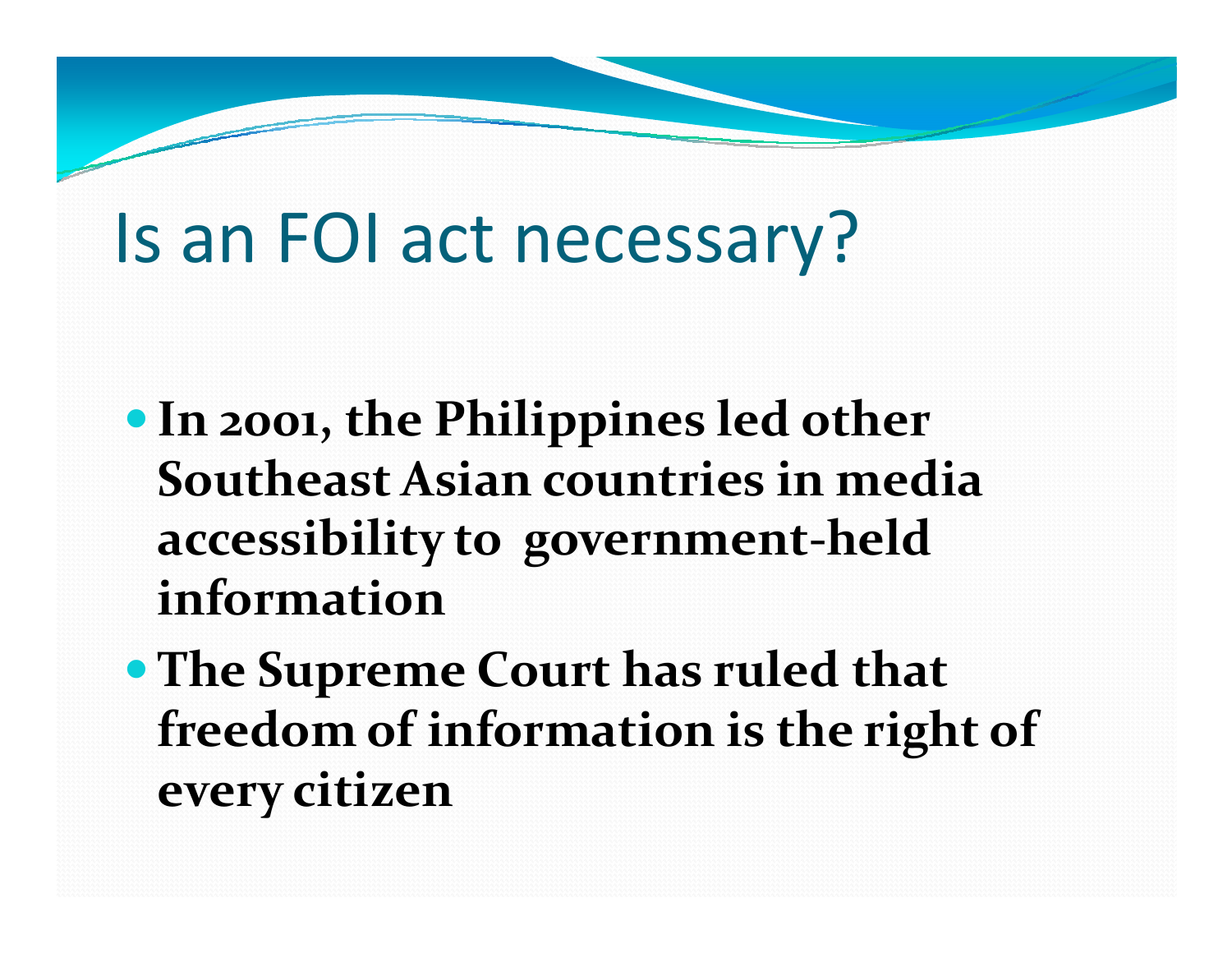# The Constitution already recognizes the right to information

- **RA 6713—the Code of Behavior for government officials—compels government agencies to release information on request**
- **Executive Order 89 requires national government agencies to draft and implement procedures to follow when there are requests for government information.**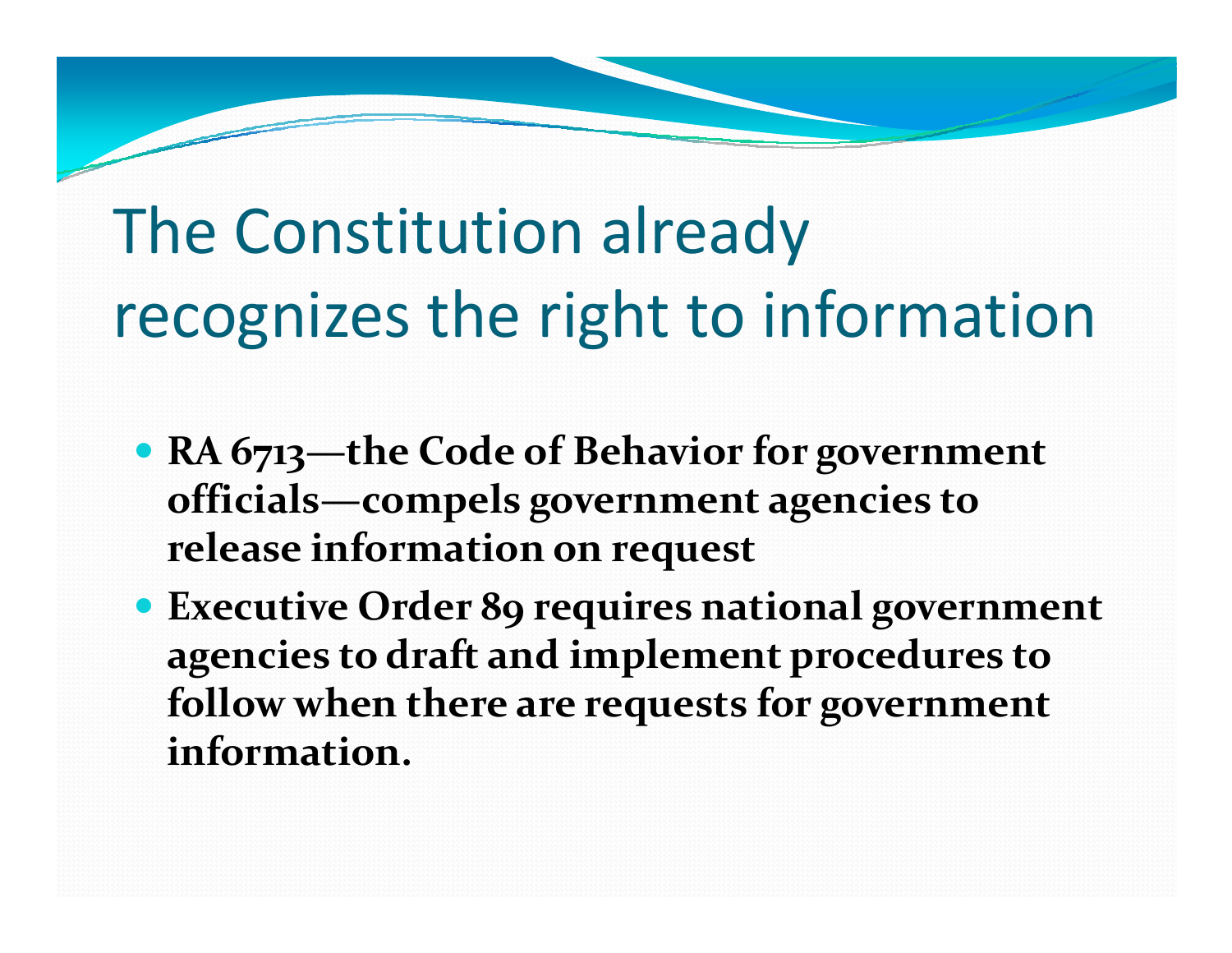# **Is it even wise to campaign** for an FOI Act?

- **Earlier drafts of an FOI bill were focused on restrictions**
- **Skeptics fear that even a well-crafted bill could be mangled in Congress. (e.g., one House bill has an ROR rider; another would make only information after the passage of an FOI available for disclosure)**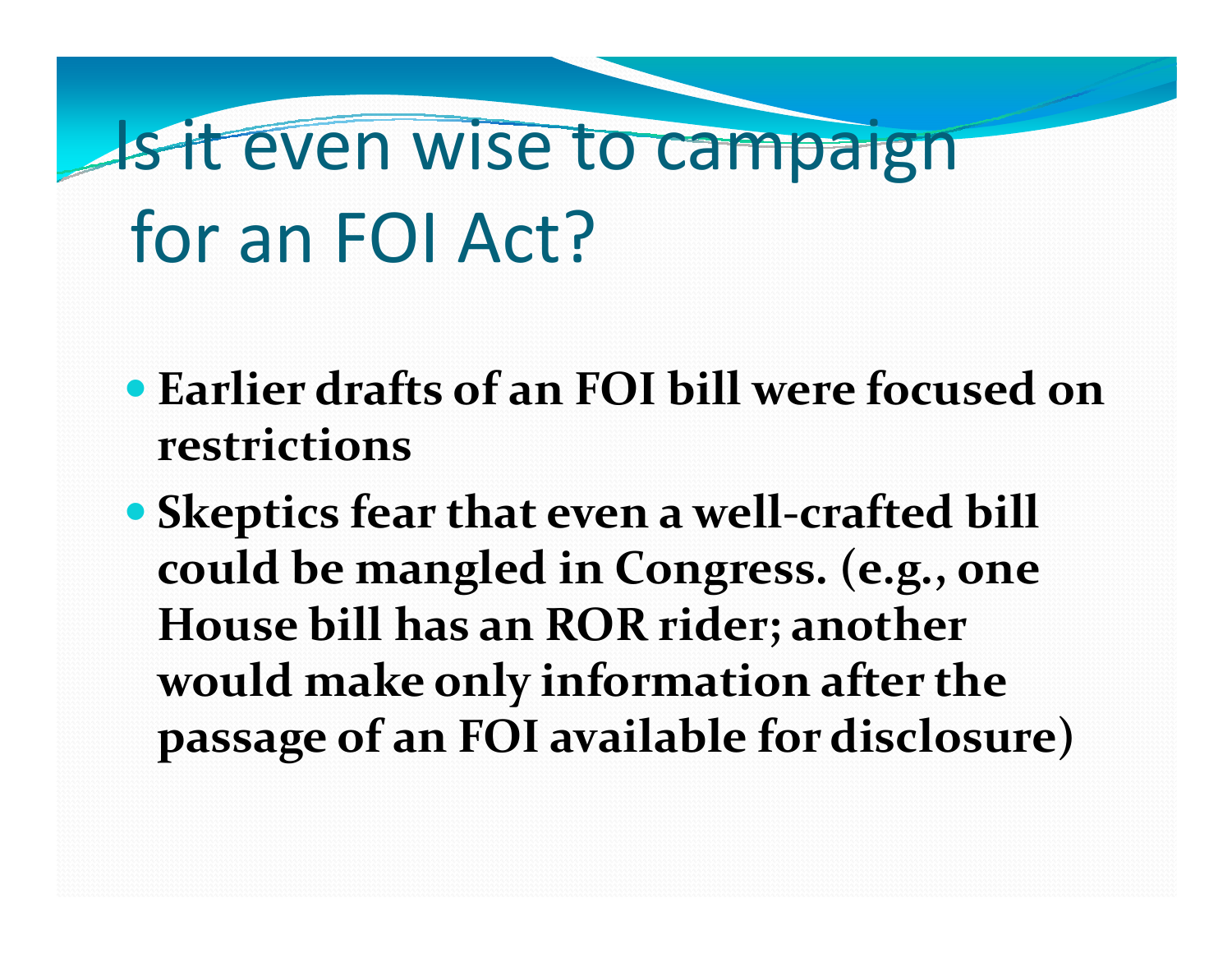#### Is an FOI Act necessary anyway?

 **Access to information became problematic during the nine years of the Arroyo regime**

**A sustained attack on the news media in the form of libel suits and threats of sedition and other charges, and indifference to the killing of journalists made media access to information difficult and even dangerous**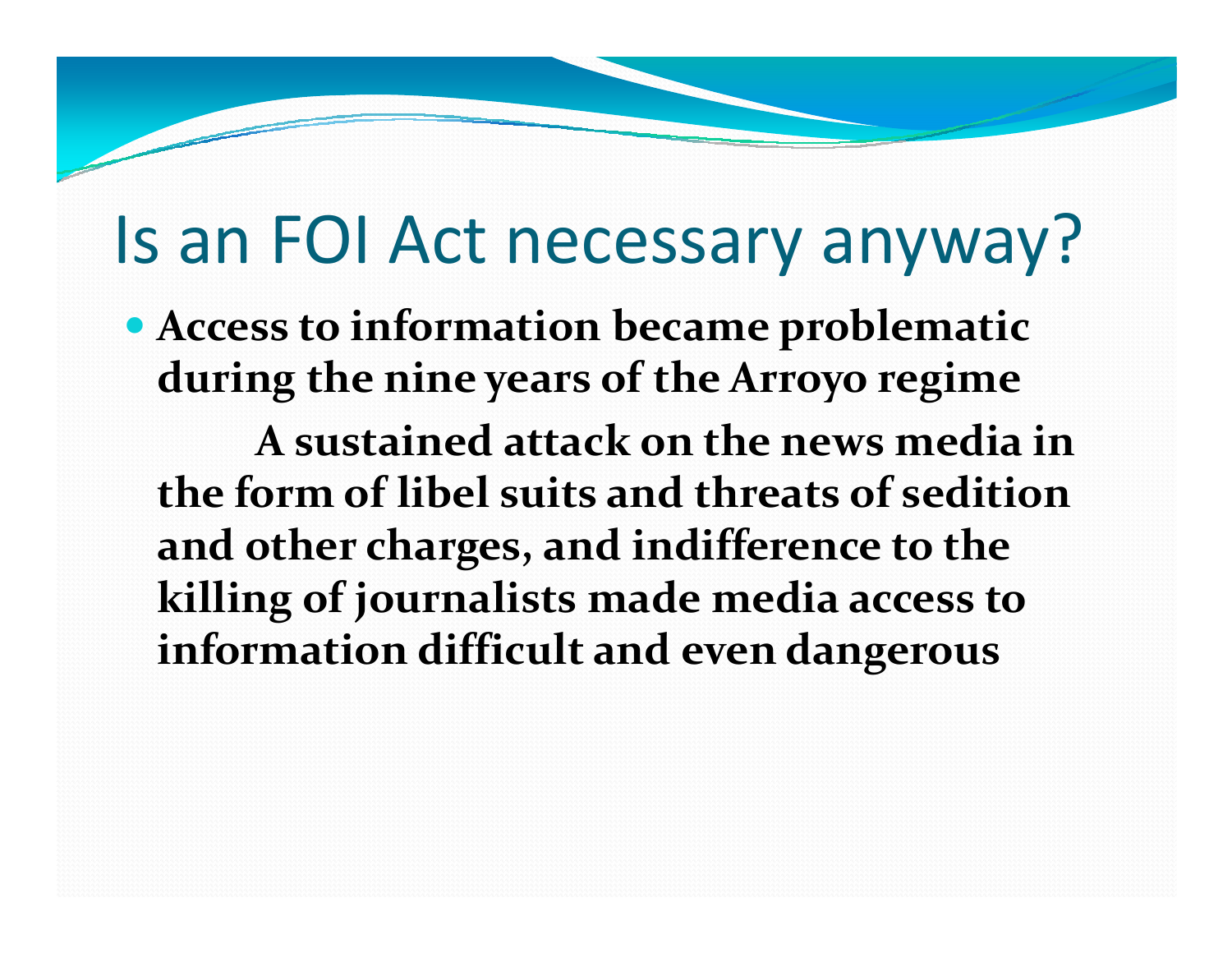# Also during the Arroyo regime

**The ombudsman made access to the SALNs of government officials subject to various restrictions**

**Executive privilege was used to conceal information on matters of public interest**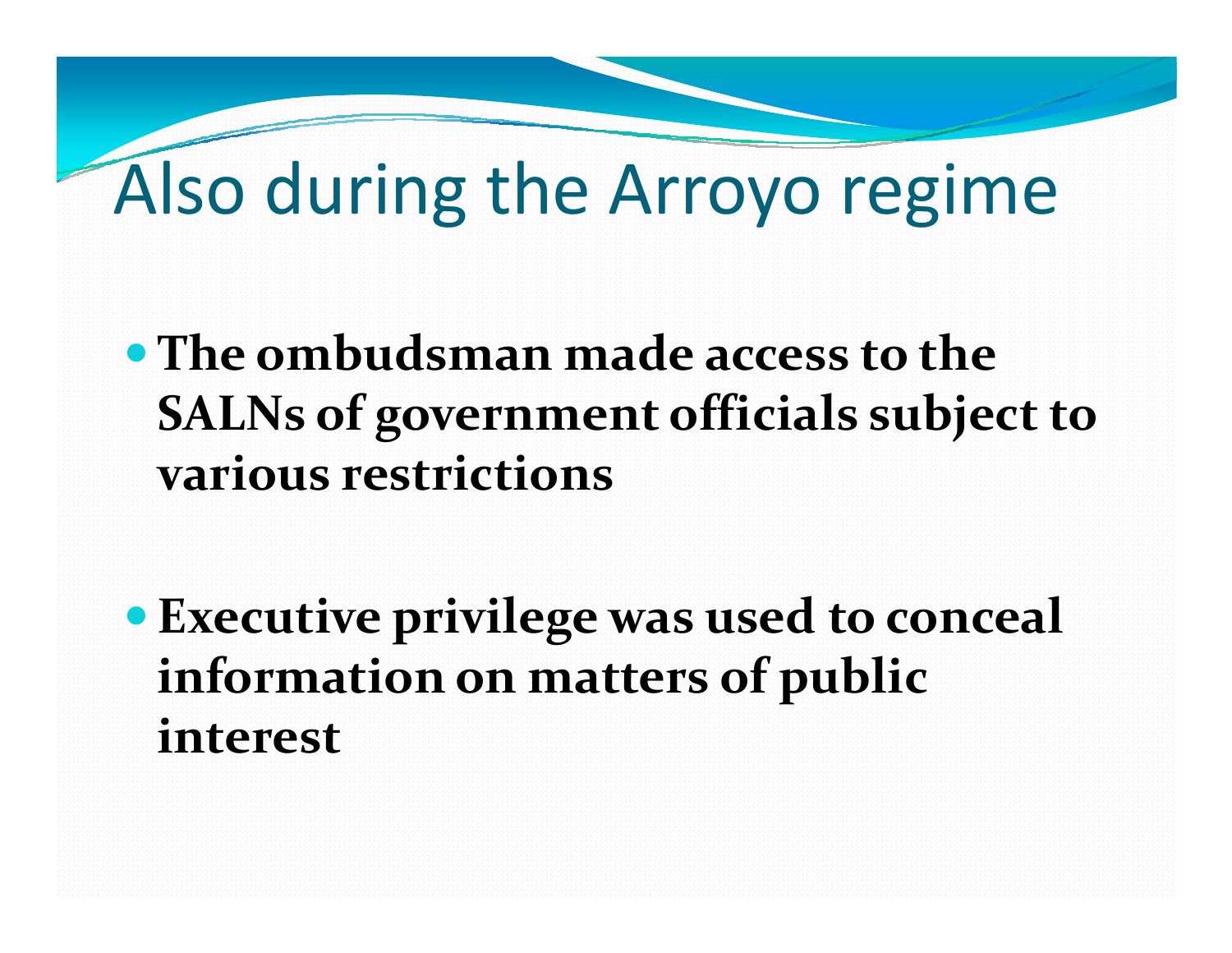# **Basic principles**

 **Citizens in a supposed democracy require information on government matters—**

**As a human right**

**As participants in the decision and policy -making process**

**In exacting accountability of the officials to whom they have delegated their sovereign powers**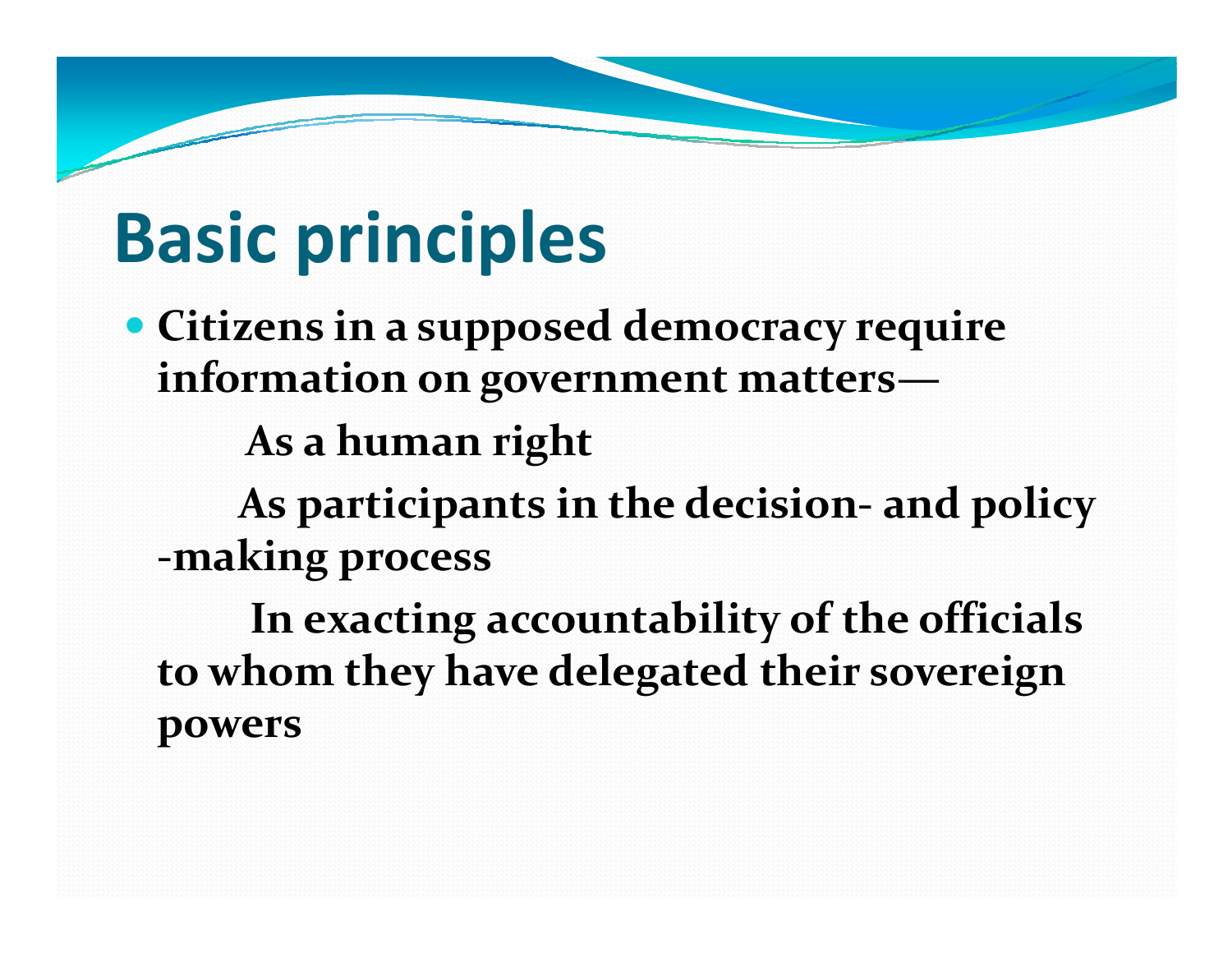# **The culture of secrecy has undermined this right**

- **Concealment rather than openness has helped spread corruption**
- **Citizen inability to monitor government transactions, policies and acts has helped make bad and abusive governance common and "normal"**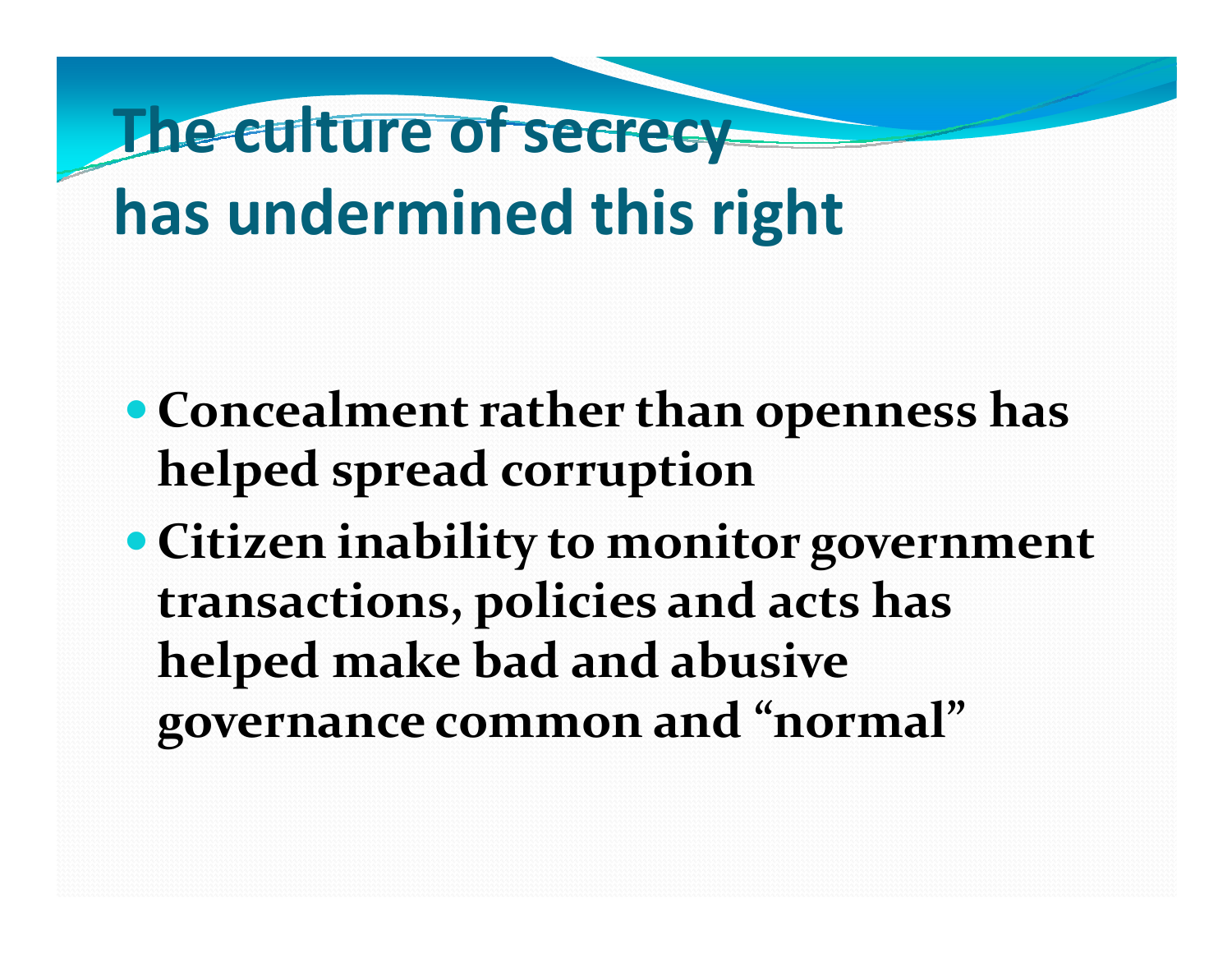#### **Dismantling the culture of secrecy**

 **At least three principles must guide an authentic Freedom of Information regime (Toby Mendel for UNESCO):**

**Maximum disclosure of government-held information**

 **Pro-active dissemination of informationLimited and strictly defined exceptions**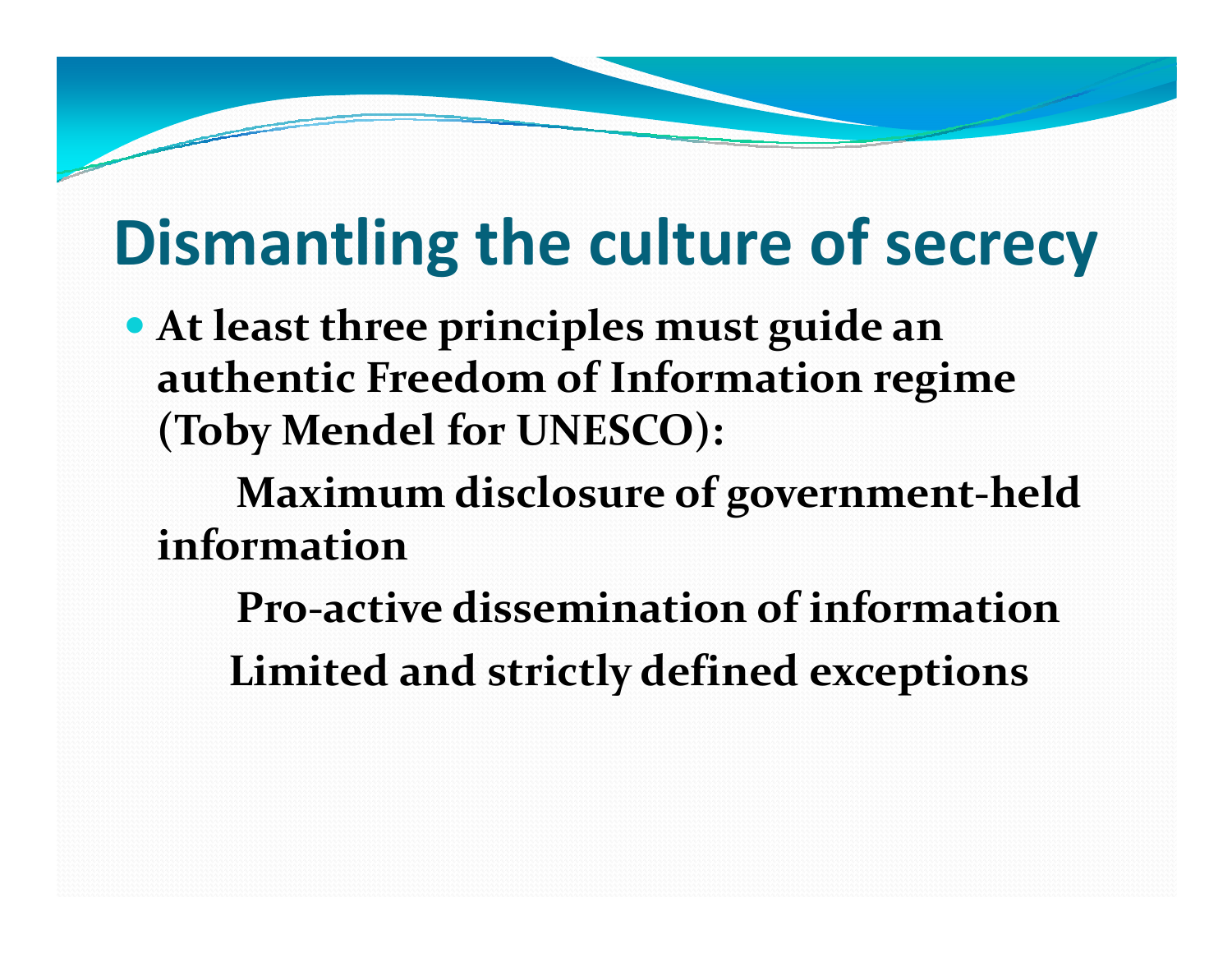### Issues re Aquino admin FOI bills

**Version presented to media organizations and NGOs on May 3, 2011 and July 27, 2011Focused on secrecy and restrictionsContained a national security clauseWould have formalized executive privilege through law**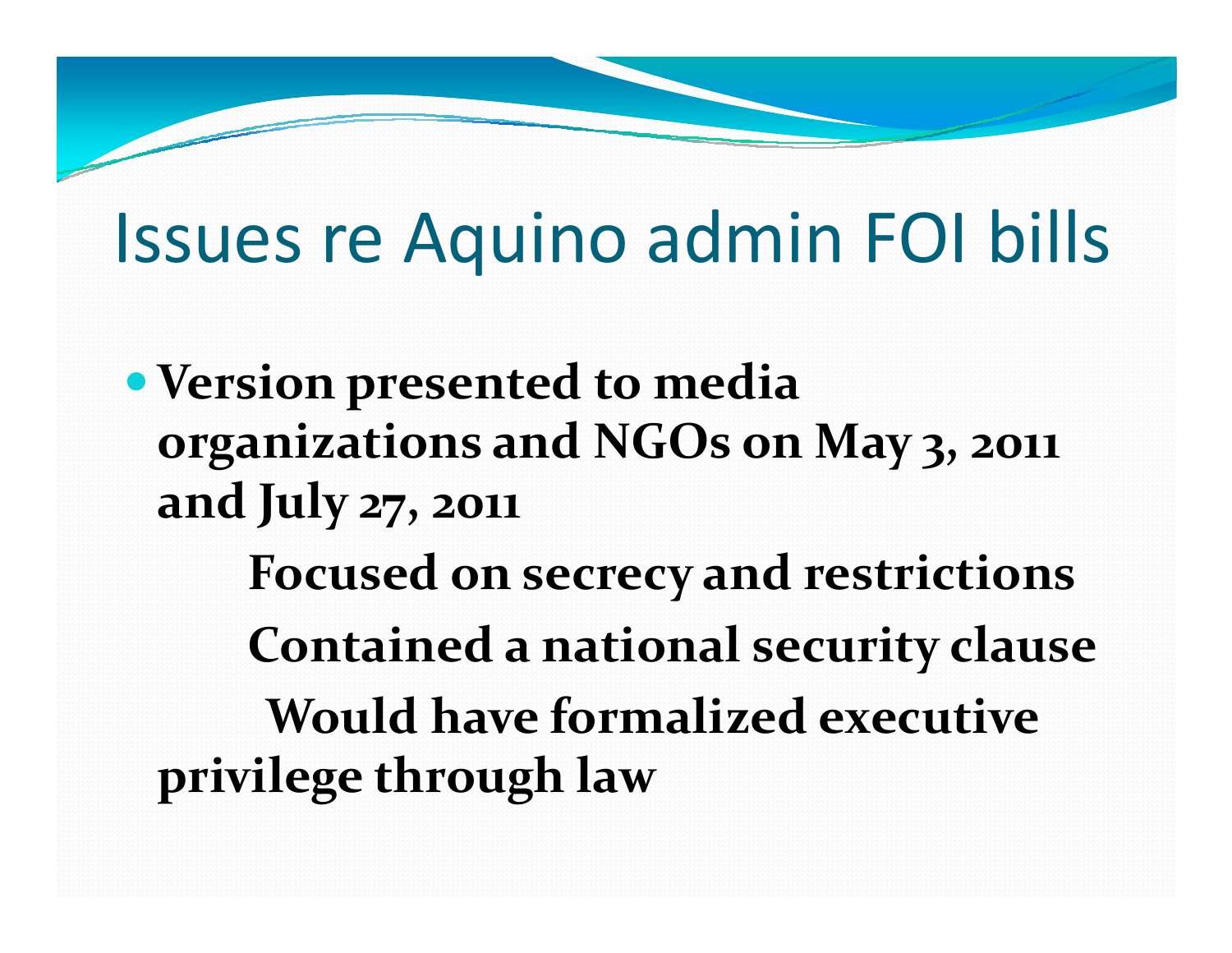### Issues re Aquino FOI bills

**Exclusion from disclosure of information inputs in policy making Creation of Information CommissionQualifications of CommissionersImposition of fees**